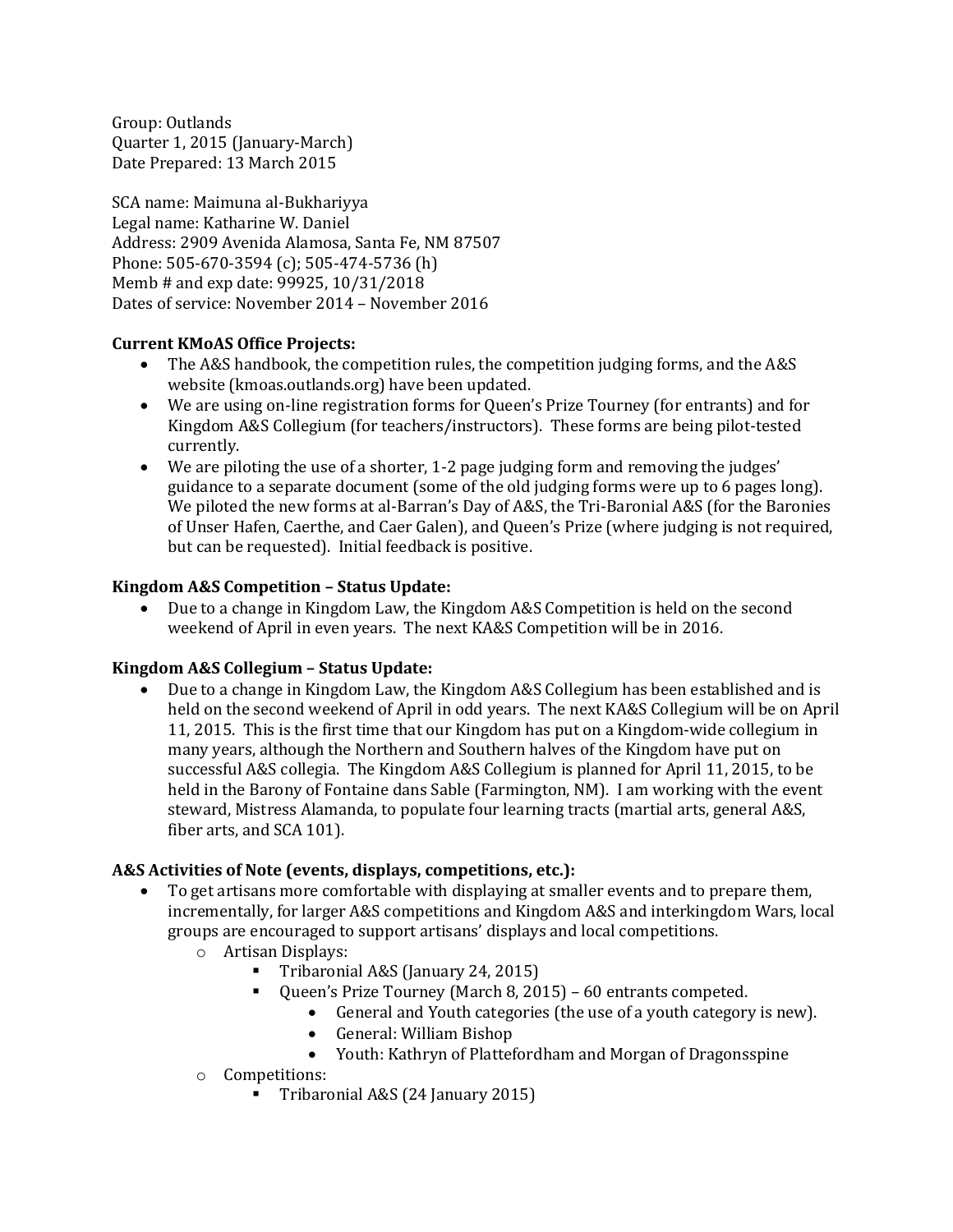# **A&S Classes in Local Groups:**

- Aarquelle (Shire)
	- o Highlands weekly A&S nights
	- o Lowlands weekly A&S nights: wire-wrapping jewelry, sewing circle, scribal classes
- al-Barran (Barony)
	- o Norse costuming and accessories; camp furniture; brewing; silk banners; heraldry; persona development
- Blackwater Keep (Shire)
	- o No classes
- Bryngolau (Shire)
	- o Silk banners; kumihimo
- Caer Galen (Barony)
	- o Heraldry meeting; painting class
	- o A&S Champion: Baroness Signy von Velden, O.P.
- Caerthe (Barony)
	- o Cooks' guild; Leather guild; candle-making
	- o A&S Champion: Lady Killian MacKenzie
- Citadel (Barony)
	- o Smithing; bardic circle; brewing; A&S display; leather working; lucet; inkle loom; casting; heraldry
- Draca Mor (Shire)
	- $\circ$  None (planning for banner workshop in April and local A&S competition in May)
- Dragonsspine (Barony)
	- o Weekly A&S nights; weekly armor workshop; patterning/sewing workshops; dance practices.
- Drygestan (Shire)
	- o Finishing touches on garb; Rapier for beginners; Court dancing; largesse; tee-tunic patterning and construction; Norse costuming and accessories; blacksmithing; calligraphy; ME dance and Outlands' traditions on ME dance.
- Fontaine dans Sable (Barony)
	- o Heraldry (monthly); basics of garb
- Hawk's Hollow (Canton)
	- o Candle-making; Viking wire embellishment
- Nahrun Kabirun (Shire)
	- o Court dancing; medieval music lecture and practice; herbal infusions for beverages; overview of the SCA
- Plattefordham (Shire)
	- o Weekly open-house project night; Autocratting 101
- Rio de las Animas (Shire)
	- o No classes
- Unser Hafen (Barony)
	- $\circ$  Calligraphy guild; craftsmen's guild (soapstone molds for pewter casting); dance practice
	- o A&S Champion: Lady Rosamonde Carver
- Villaleon (Shire)
	- o No classes
- White Mountain (Shire)
	- o No classes